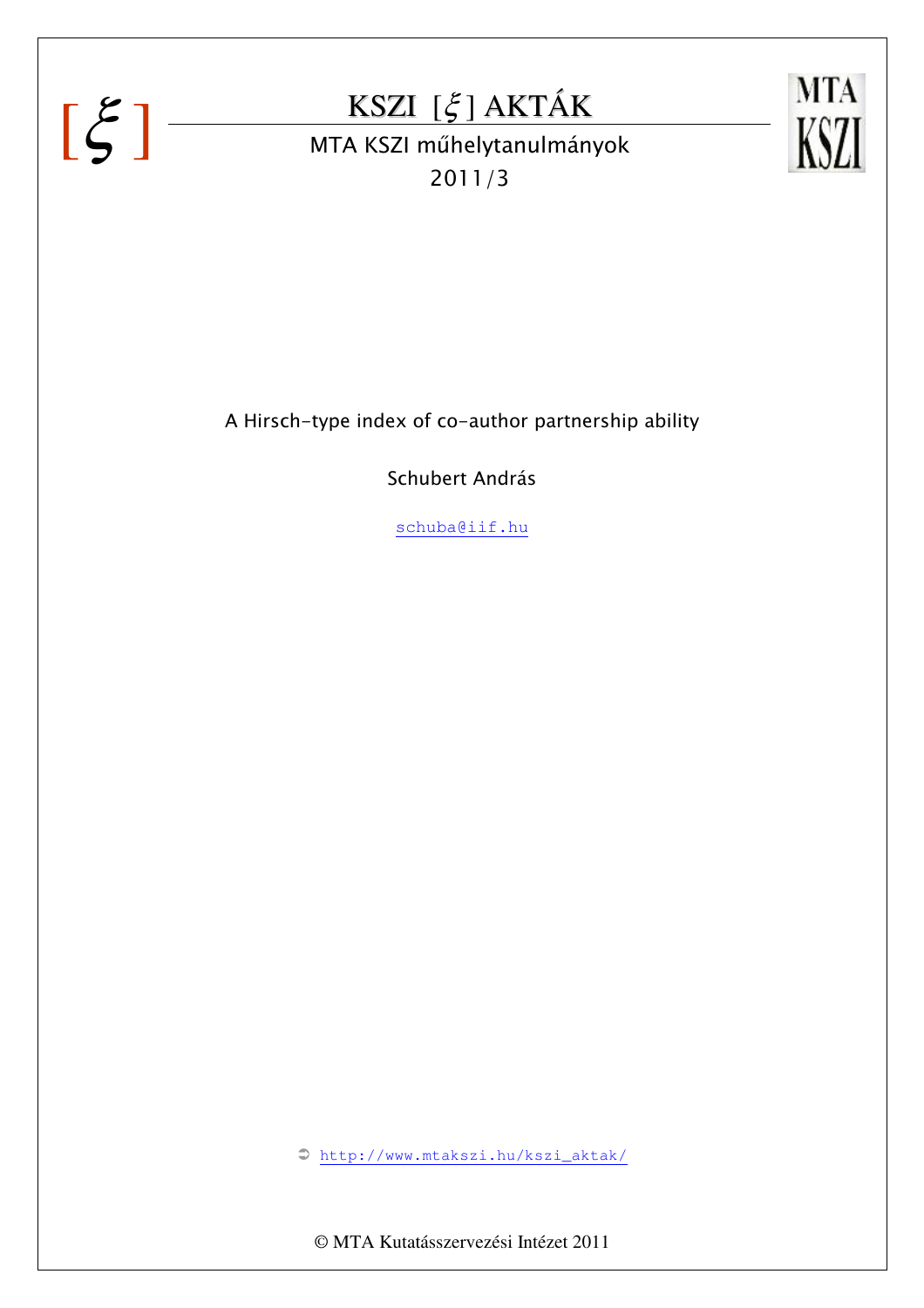### **A Hirsch-type index of co-author partnership ability**

#### András Schubert

Institute for Research Policy Studies, Hungarian Academy of Sciences, Budapest, Hungary

### **Summary**

The partnership ability index (φ) combines the number of co-authors and the times each of them acted as co-authors with a given author exactly the same way as Hirsch's h-index combines the number of publications and their citation rate. The index φ was tested on the sample of the Hevesy Medal awardees. It was found that  $\varphi$  is consistent with Glänzel's model of h-index, and that higher φ values – at least until a certain limit – may be accompanied with higher citation visibility (hindex). Some further possibilities of application both within and outside the area of scientometrics are suggested.

> *"...the isolated man does not develop any intellectual power. It is necessary for him to be immersed in an environment of other men..." [Alan Turing]*

# **Introduction**

What Alan Turing has formulated so clearly more than 60 years ago, appears to be truer than ever nowadays. If Garvey (1979) wrote about "Communication: The Essence of Science", we can speak now about "collaboration: the essence of science". The quantitative study and assessment of scientific activity (i.e., scientometrics) must, therefore, focus its attention much more on the connections among individual actors than on the individual actors themselves.

Techniques of network analysis, centrality and other network-based indicators became part of the standard toolkit of scientometrics, mentioning Abassi et al. (2010) or Guns et al. (2011) just as examples from the recent literature.

The h-index was originally introduced by Hirsch (2005) to "quantify an individual's scientific output". It was shown, however, that indices built on a same basis can effectively be used to characterize networks and network elements both within the realm of scientometrics and in completely different areas (Korn et al., 2009; Schubert et al., 2009). Recently, Zhao et al. (2011) proposed a new framework based on the concept of 'h-degree' that leads to a new set of indicators characterizing nodes in a network. The basic idea of the present paper fits into this framework. The mathematical nature of the h-index was illuminated by Glänzel (2006); suggesting also an embarrassingly simple relation between the h-index and – in the original citation frequency representation – the number of publications and the citation rate per paper.

In this paper, the h-index concept is used to define a measure of a social feature that is, as outlined above, of utmost importance also in the enterprise of science: the ability of creating and maintaining effective partnerships for joint activity. This feature will be called "partnership ability".

#### **Definition and basic properties of the indicator**

The partnership ability index will be denoted by φ (PHI for PartnersHIp).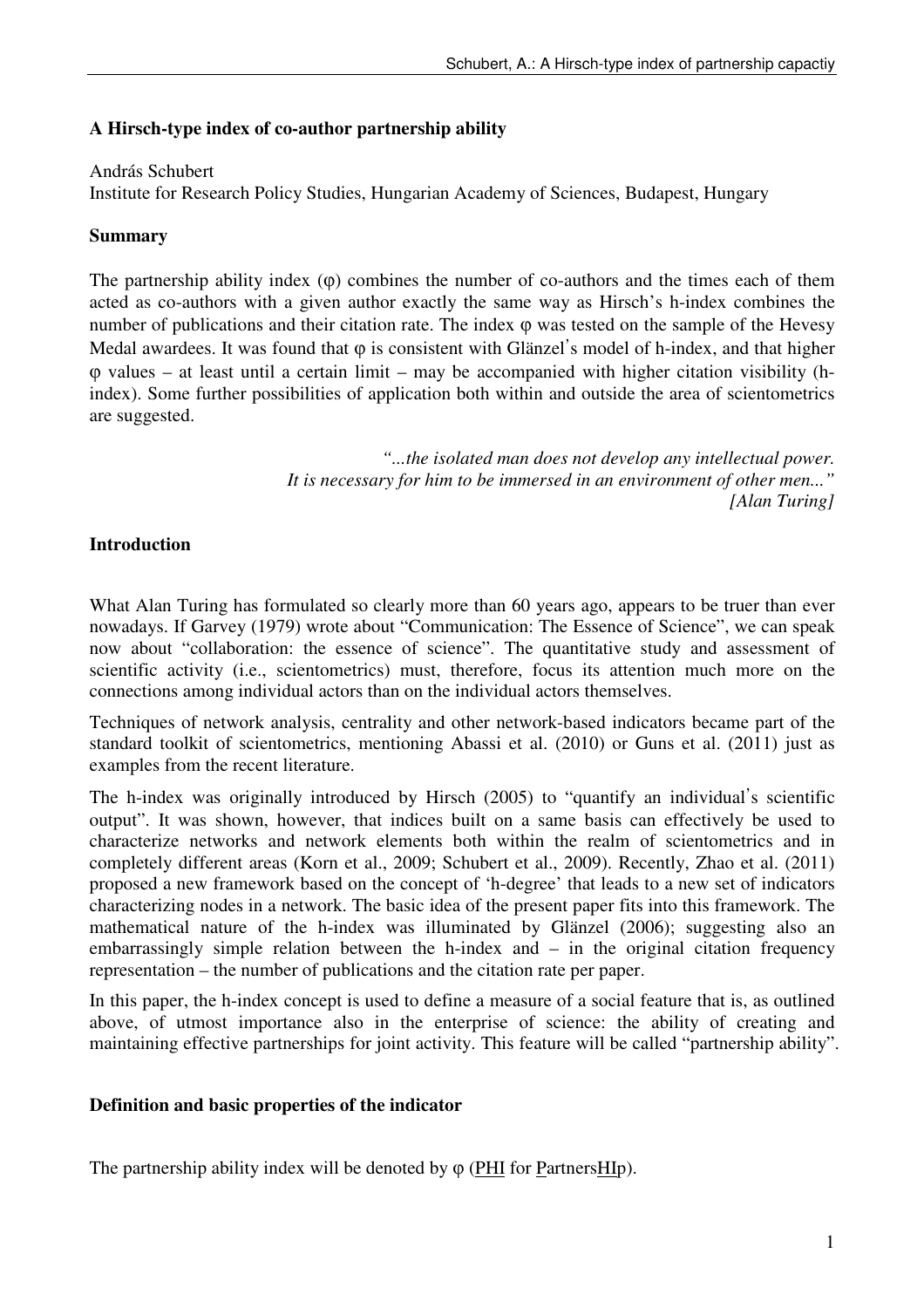An actor is said to have a partnership ability index  $\varphi$ , if with  $\varphi$  of his/her n partners had at leas t  $\varphi$ joint actions each, and with the other  $(n-<sub>0</sub>)$  partners had no more than  $\varphi$  joint actions each.

In the most obvious scientometric example, "joint action" means joint authorship, i.e., an author is said to have a co-author partnership ability  $\varphi$ , if with  $\varphi$  of his/her n co-authors had at least  $\varphi$  joint papers each, and with the other  $(n-<sub>0</sub>)$  co-authors had no more than  $\varphi$  joint papers each.

The basic properties of the indicator are analogous with those of the 'classical' h-index.

The partnership ability is 0 if and only if the author had only single-authored papers.

The partnership ability is 1 (a) if the author had an arbitrary number of double-authored papers with the very same co-author each, OR (b) if the author had an arbitrary number of co-authored papers with no co-authors occurring more than once.

In all other cases, the partnership ability is an integer larger than 1.

Apparently, cases (a) and (b) represent two diametrically opposing extremes in behavior: perfect monogamy vs. total promiscuity. On the other hand, both cases represent a kind of dysfunction in (a) creating, (b) maintaining co-author partnership. Whether one can find one or more optimal scheme(s) between the two extremes is a delicate question worth studying.

### **An empirical study: the Hevesy Medal awardees**

### *Background and data sources*

The George Hevesy Medal Award is the premier international award of excellence to honour outstanding achievements in radioanalytical and nuclear chemistry.

Founded originally in 1968 by Tibor Braun, the Editor-in-Chief of the Journal of Radioanalytical and Nuclear Chemistry (JRNC), the Hevesy Medal Award has been given in recognition of excellence through outstanding, sustained career achievements in the fields of pure and applied nuclear and radiochemistry, particularly applications to nuclear analytical chemistry.

From 1968 till 2011, 34 outstanding researchers were awarded with the medal. They formed the sample of the present study.

For all of them, their publication list for the period 1975–2011 was compiled from the Thomson– Reuters' Web of Science database together with their summary citation records. Efforts were made to clean the data in the sense that different name variants were merged, and homonyms were attempted to be separated. The cleaning procedure extended only for the name variants in the case of the co-authors.

# *The data*

Table 1 contains the main bibliometric data of the awardees in alphabetic order. Some of the earliest awardees had no or just minimal publication activity after 1975, nevertheless, all what found was included in the analysis.

Table 1 Bibliometric data of the Hevesy Medal awardees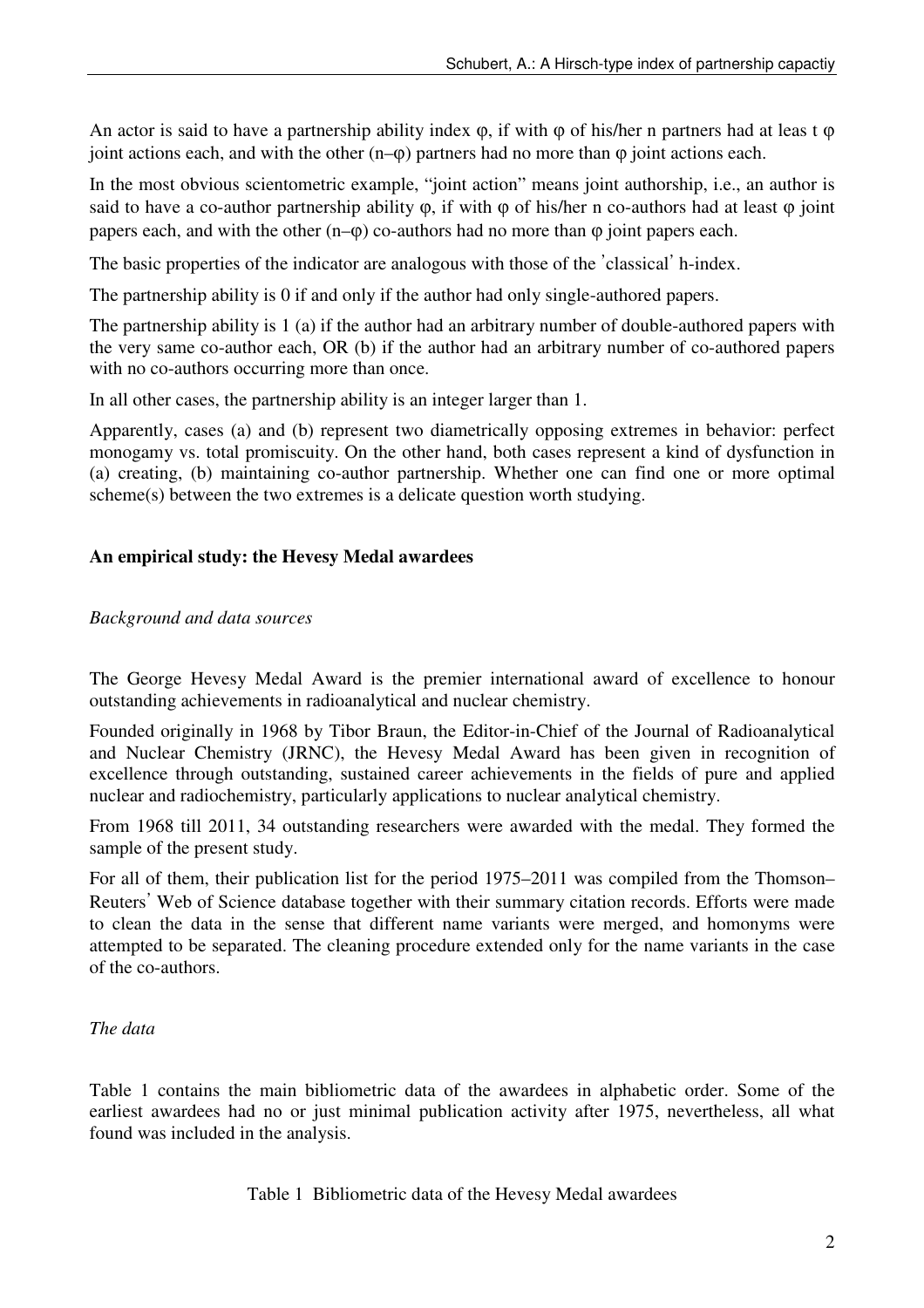# *Results*

Based on a mathematical interpretation of the h-index, Glänzel (2006) suggested a simple relation among the h-index, *h*, the sample size (in the 'classical' Hirsch representation, the number of publications, *n*) and the density (mean citation rate per paper, *x*):

 $h = c \cdot n^{1/3} x^{2/3},$ 

where  $c$  is a positive constant of the order of 1.

Supposing that the presumptions of Glänzel's model hold also in the co-authorship example, an analogous relation might be expected among φ, *a* (the total number of co-authors) and *z* (the mean number of occurrence of the co-authors):

 $\varphi = c \cdot a^{1/3} z^{2/3},$ 

Figure 1 shows the fit between the theoretical and empirical values. A fairly strong correlation and a slope rather close to 1 clearly provides a strong support for the validity of Glänzel's model also in this case. This implicitly means that the distribution of the number of partners (co-authors) follows a Zipfian (inverse power) law. This is well in accord with the 'preferential attachment' model of the generation of co-authorship networks (Barabási et al., 2002).

Figure 1. The theoretical  $(\varphi^*)$  and the empirical  $(\varphi)$  values of the partnership ability of the Hevesy Medal awardees

An even more subtle question is whether the so defined indicator has any relation with other scientometric characteristics. Figure 2 shows the relation between the partnership ability index  $(\varphi)$ and the citation h-index in the sample under study. In the full sample (full plus empty circles; dashed regression line), there is an obvious, although not very strong correlation between the indicators. If, however, the points representing the three outlying highest  $\varphi$  values are disregarded, the strength of the correlation increases dramatically (full circles, solid line). A possible interpretation is that higher collaboration activity (as measured by  $\varphi$ ) is accompanied by higher citation visibility (as indicated by the h-index) up to a certain limit, after which its effect lessens. This hypothesis, however, should be supported by further studies.

Figure 2. Relation between the partnership ability index (φ) and the citation h-index of the Hevesy Medal awardees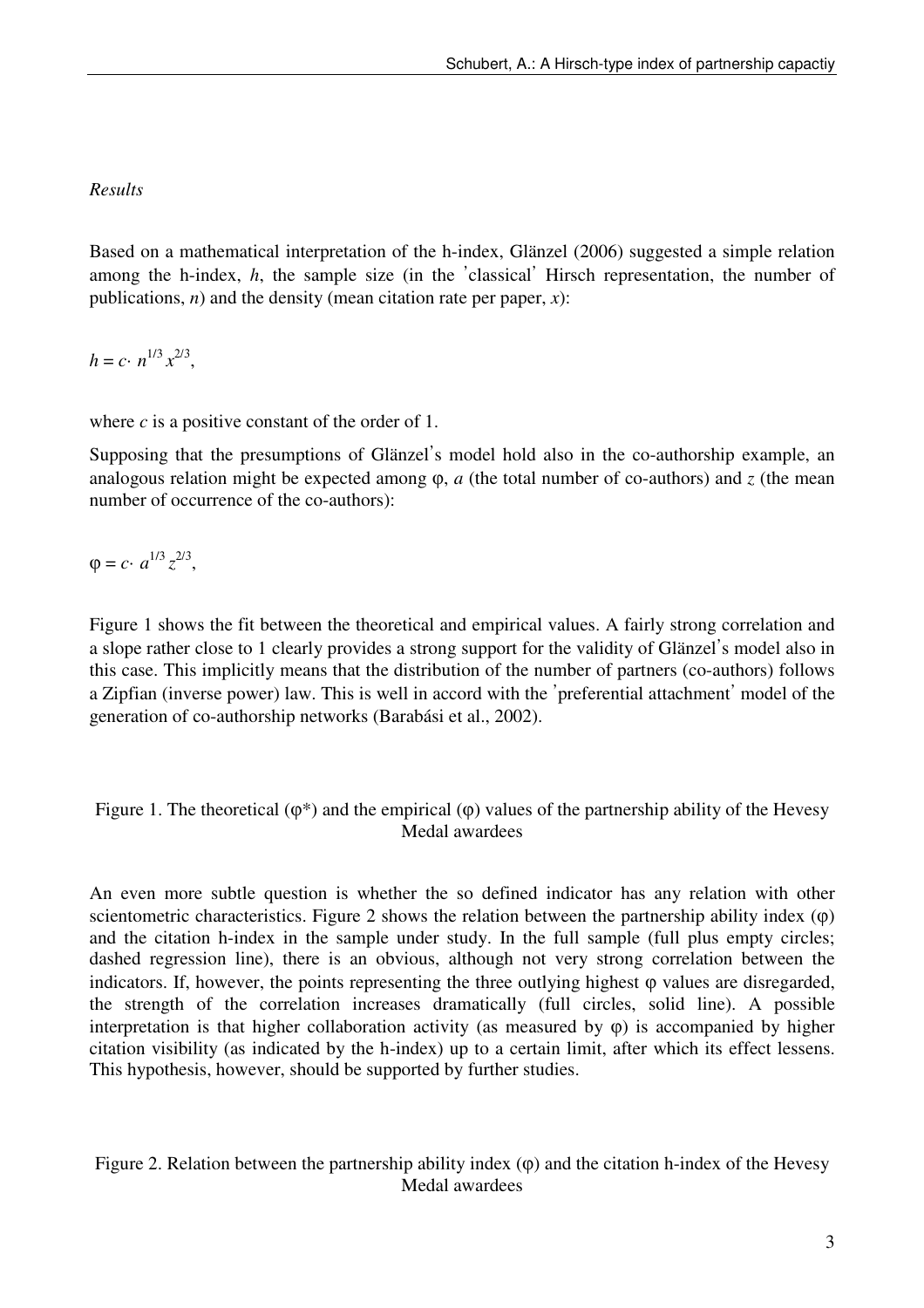### **Discussion**

The partnership ability index (φ) introduced in this paper gives an additional dimension to the usual scientometric analysis. Just as the h-index is a combined measure of publication counts and citation rates, φ combines the number of co-authors of a given author with the frequency of joint activity with each. This combination appears to reflect usefully the author's position and role in the collaboration network. While low values indicate either a scanty or an inconstant set of co-authors, high values suggest a wide and persistent co-authors network. From the empirical sample studied it might be inferred that higher  $\varphi$  values – at least until a certain limit – may be accompanied with higher citation visibility (h-index).

As a 'by-product' of the determination of φ, the top section of the co-author list, those having at least φ joint papers with the 'main' author (a set of size φ, or larger in the case of ties) may be defined as the 'φ-core' of co-authors. Thereby, a kind of 'natural' delimitation of closest co-authors can be attained, which might be useful, e.g., in some kind of comparative, evaluative analyses. A similar strategy has been used to define a reference-based Hirschian similarity measure for journals (Schubert, 2010), which served as a useful basis to perform a clustering procedure (Schubert  $\&$ Soós, 2010) further refining existing taxonomies of science.

It should be stressed that the possible use of the φ-index is far not restricted to scientometrics. As suggested in the definition, actors in all kind of co-activity network can be characterized this way. The word "actor" may be, e.g., taken literally as Barabási & Albert (1999) did it in their analysis of the Internet Movie Database (IMDb). A partnership ability index analysis of movie actors is in preparation by the present author.

A delicate possible area of application might be that of sexual encounter networks widely studied nowadays to understand and control the propagation of sexually transmitted diseases. Since the 'preferential attachment' scheme seems to prevail also in this case (see, e.g., Kampis & Gulyás, 2010), φ is expected to follow again Glänzel's (2006) model.

As to the further tasks in scientometrics, upscaling the present 'test-tube' study to larger samples, extending the area of analysis to various fields and subfields of science, and studying the dynamic behavior of the partnership ability index may be mentioned at first places.

\*

The author thankfully acknowledges the inspiring interest of Prof. Wolfgang Glänzel and Dr. Sándor Soós.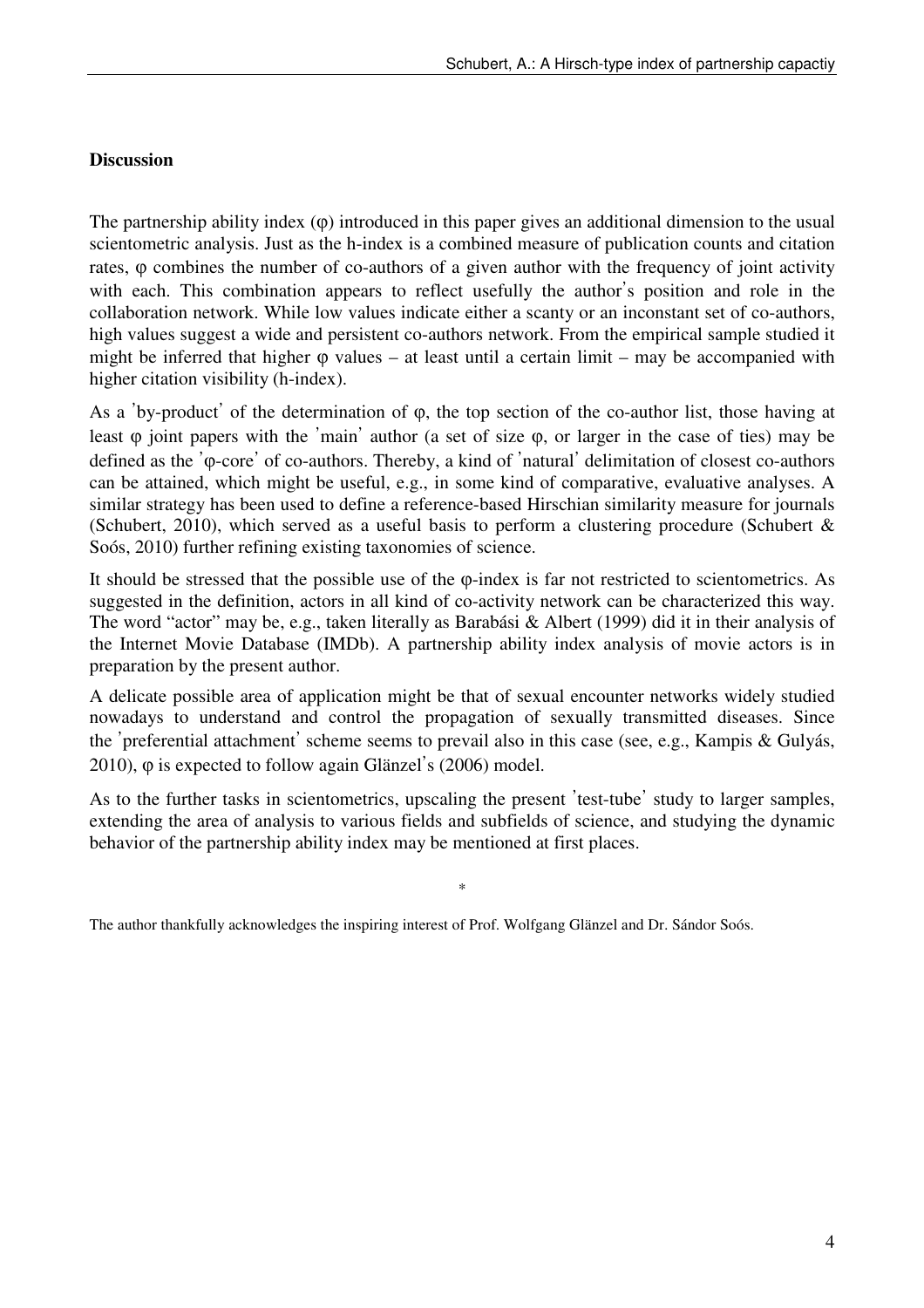# **References**

Abbasi, A., Altmann, J., Hwang J. (2010). Evaluating scholars based on their academic collaboration activities: two indices, the RC-index and the CC-index, for quantifying collaboration activities of researchers and scientific communities. Scientometrics, 83(1), 1–13.

Barabási, A.L., Albert, R. (1999). Emergence of scaling in random networks. Science, 286(5439), 509–512.

Barabási, A.L., Jeong, H., Néda, Z., Ravasz, E., Schubert, A., Vicsek, T. (2002). Evolution of the social network of scientific collaborations. Physica A, 311, 590–614.

Garvey, W. D. (1979). Communication: The Essence of Science. Elmsford, NY: Pergamon Press, Inc.

Glänzel, W. (2006). On the h-index  $- A$  mathematical approach to a new measure of publication activity and citation impact. Scientometrics, 67(2), 315–321.

Guns R., Liu, Y.X., Mahbuba, D. (2011). Q-measures and betweenness centrality in a collaboration network: a case study of the field of informetrics. Scientometrics, 87(1), 133–147.

Hirsch, J. E. (2005). An index to quantify an individual's scientific output. Proceedings of the National Academy of Sciences of the United States of America, 102, 16569–6572.

Kampis, G. & Gulyás, L. (2010). Generative characterization of sexual contact networks. Presented at NetSci 2010 The International School and Conference on Network Science, 10-14 May, 2010, MIT, Boston.

Korn, A., Schubert, A., Telcs, A. (2009). Lobby index in networks. Physica A, 388, 2221–2226. Schubert, A., Korn, A., Telcs, A. (2009). Hirsch-type indices for characterizing networks. Scientometrics, 78(2), 375–382.

Schubert, A. (2010). A reference-based Hirschian similarity measure for journals. Scientometrics, 84, 133–147.

Schubert, A. & Soós, S. (2010). Mapping of science journals based on h-similarity. Scientometrics, 83, 589–600.

Zhao, S. X., Rousseau, R., Ye, F. Y. (2011) h-Degree as a basic measure in weighted networks. Journal of Informetrics, 5, 668–677.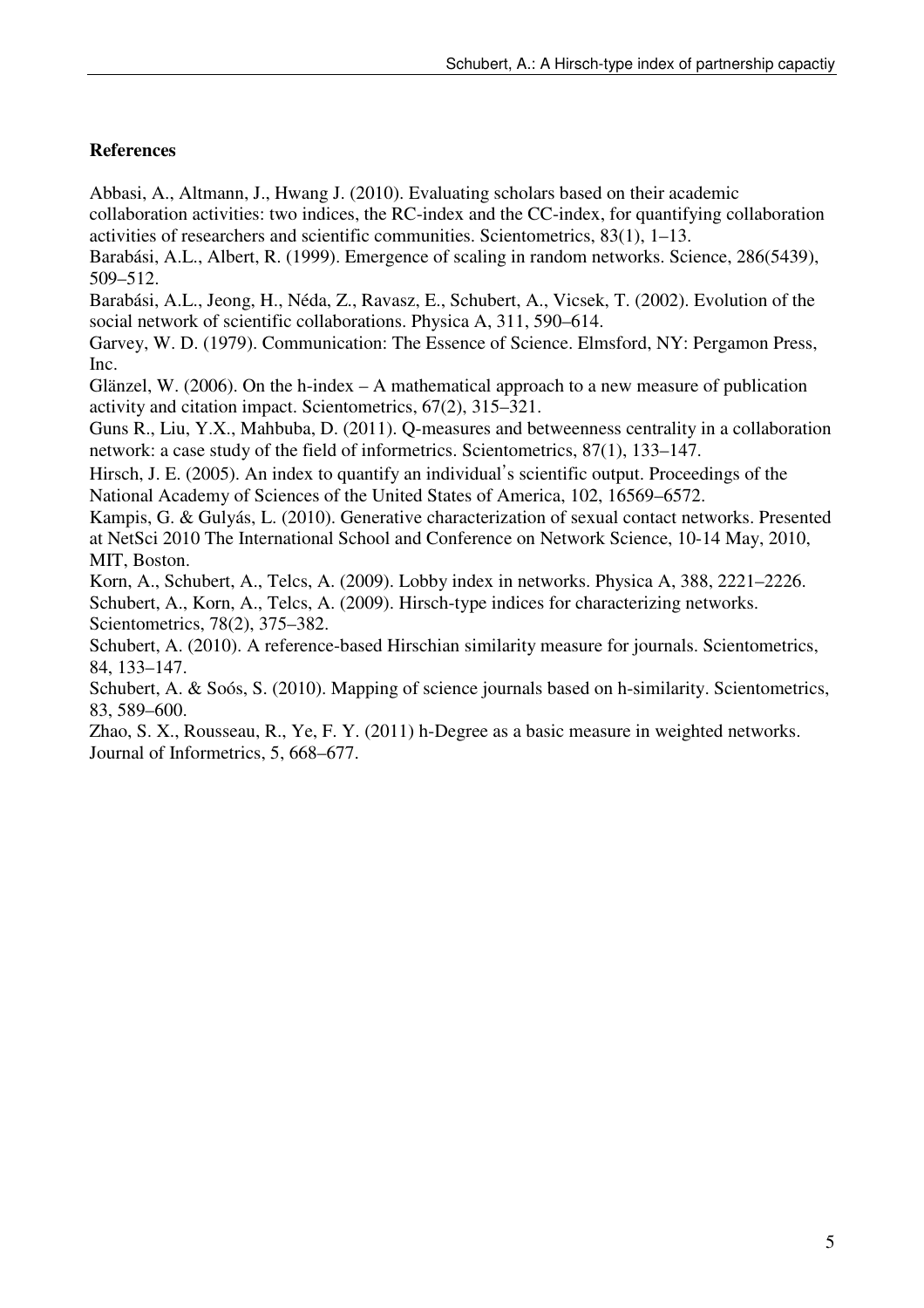| Name                     | Year of | Number           | Citations | h-index        | Number of        | Mean occurrence | $\varphi$        |
|--------------------------|---------|------------------|-----------|----------------|------------------|-----------------|------------------|
|                          | award   | of papers        | per paper |                | co-authors       | per co-author   |                  |
| Albert, Philippe         | 1972    | 5                | 2.20      | $\overline{2}$ | 15               | 3.40            | $\overline{2}$   |
| Alimarin, Ivan Pavlovich | 1970    | 82               | 2.80      | 9              | 88               | 2.46            | 6                |
| Amiel, Saadia            | 1977    | 24               | 12.38     | 10             | 19               | 1.79            | $\overline{4}$   |
| Amsel, Georges           | 1984    | 60               | 27.48     | 22             | 68               | 2.67            | 6                |
| Bode, Peter              | 2011    | 133              | 10.69     | 20             | 172              | 3.11            | 6                |
| Braun, Tibor             | 1975    | 251              | 12.32     | 27             | 164              | 0.87            | 7                |
| Chai, Zhifang            | 2005    | 258              | 8.67      | 23             | 370              | 5.81            | 16               |
| Chatt, Amares            | 2001    | 85               | 10.39     | 18             | 112              | 2.38            | 5                |
| Choppin, Gregory         | 2005    | 445              | 15.43     | 42             | 425              | 2.00            | 10               |
| De Corte, Frans          | 2000    | 136              | 19.59     | 24             | 131              | 3.42            | $\overline{9}$   |
| De Goeij, Jeroen J.M.    | 2003    | 121              | 10.06     | 20             | 183              | 3.36            | $\overline{7}$   |
| Girardi, Francesco       | 1976    | 20               | 10.00     | 10             | 40               | 3.15            | 3                |
| Greenberg, Robert R.     | 2007    | 81               | 13.68     | 19             | 112              | 3.44            | 6                |
| Guinn, Vincent P.        | 1979    | 62               | 4.34      | 10             | 35               | 1.02            | 3                |
| Harbottle, Garman        | 1983    | 57               | 11.30     | 14             | 129              | 3.02            | $\overline{4}$   |
| Hoffman, Darleane C.     | 2010    | 230              | 11.50     | 31             | 383              | 10.50           | 23               |
| Hoste, Julian            | 1972    | 119              | 23.86     | 27             | 88               | 2.99            | $\boldsymbol{9}$ |
| Jervis, Robert E.        | 1978    | 75               | 7.03      | 11             | 66               | 2.08            | 5                |
| Kucera, Jan              | 2006    | 94               | 6.64      | 15             | 159              | 3.28            | 6                |
| Lindstrom, Richard M.    | 2009    | 98               | 15.52     | 20             | 135              | 3.07            | $\overline{7}$   |
| Lyon, William S.         | 1981    | 106              | 4.15      | $\overline{7}$ | 22               | 0.51            | 3                |
| Meinke, W. Weine         | 1968    | 8                | 10.75     | $\overline{4}$ | 15               | 3.38            | $\overline{c}$   |
| Peisach, Max             | 1981    | 144              | 10.08     | 19             | 121              | 2.38            | 8                |
| Qaim, Syed M.            | 2008    | 278              | 13.03     | 29             | 204              | 2.86            | 11               |
| Sabbioni, Enrico         | 2002    | 214              | 17.17     | 33             | 435              | 4.86            | 11               |
| Sayre, Edward V.         | 1983    | 26               | 13.69     | 10             | 27               | 2.19            | 3                |
| Schweikert, Emile A.     | 1986    | 203              | 8.54      | 18             | 183              | 3.19            | 9                |
| Smales, Albert A.        | 1969    | $\boldsymbol{0}$ | 0.00      | $\mathbf{0}$   | $\boldsymbol{0}$ | 0.00            | $\boldsymbol{0}$ |
| Spyrou, Nicholas M.      | 2005    | 196              | 5.89      | 15             | 189              | 2.47            | $\tau$           |
| Steinnes, Eiliv          | 2001    | 280              | 19.11     | 43             | 455              | 3.08            | 7                |
| Suzuki, Nobuo            | 1985    | 178              | 10.92     | 23             | 97               | 1.79            | 8                |
| Tölgyessy, Juraj         | 1975    | 81               | 3.42      | 8              | 72               | 2.81            | $\overline{7}$   |
| Vértes, Attila           | 2004    | 358              | 6.10      | 20             | 464              | 4.96            | 15               |
| Wainerdi, Richard E.     | 1977    | $\overline{4}$   | 4.00      | $\overline{2}$ | $\overline{c}$   | 0.50            | $\mathbf{1}$     |

Table 1 Bibliometric data of the Hevesy Medal awardees